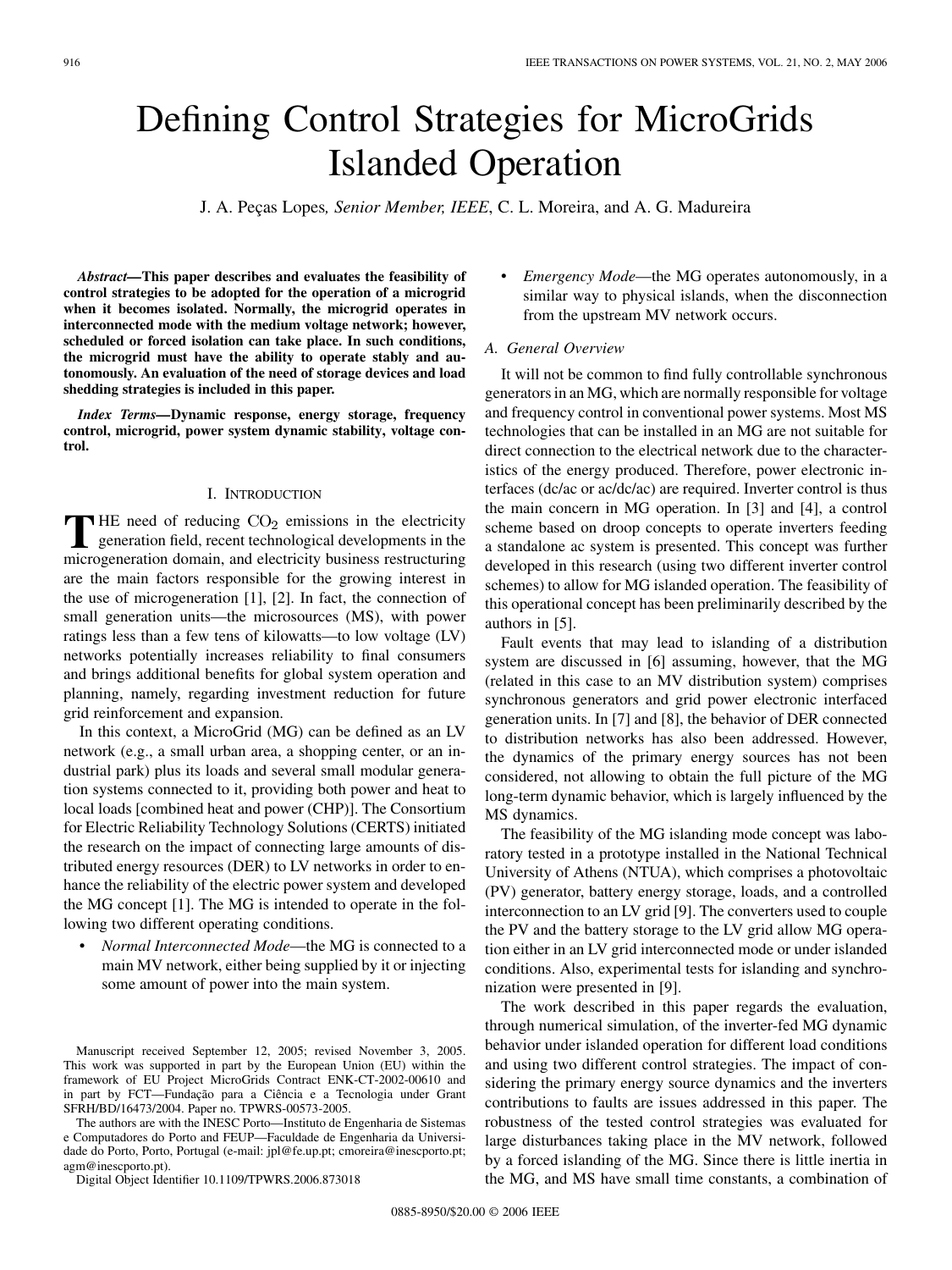

Fig. 1. MG architecture, comprising MS, loads, and control devices.

load shedding strategies and the use of storage devices were investigated in order to avoid large frequency and voltage excursions during the operating emergency mode conditions.

*MatLab Simulink* and its libraries (mainly the *SimPowerSystems* toolbox) were employed in order to develop a simulation platform suitable for identifying MG control requirements and evaluating MG dynamic behavior under several operating conditions. Different MS technologies were modeled and are considered to operate together in the simulation platform.

# II. MG ARCHITECTURE

The MG concept adopted in this research involves an operational architecture, developed within the EU R&D Microgrids project [\[2](#page-7-0)], [[10\]](#page-8-0), which is presented in Fig. 1. It comprises an LV network, loads (some of them interruptible), both controllable and noncontrollable MS, storage devices, and a hierarchical-type management and control scheme supported by a communication infrastructure used to monitor and control MS and loads.

The MG is centrally controlled and managed by a MicroGrid Central Controller (MGCC) installed at the MV/LV substation. The MGCC includes several key functions (such as economic managing functions and control functionalities) and heads the hierarchical control system. At a second hierarchical control level, controllers located at loads or at groups of loads [load controller (LC)] and controllers located at MS [microsource controller (MC)] exchange information with the MGCC that manages MG operation by providing set-points to both LC and MC. LC serve as interfaces to control loads through the application of an interruptibility concept that includes local load shedding schemes in emergency situations; MC control active and reactive power production levels at each MS.

The amount of data to be exchanged between network controllers is small, since it includes mainly messages containing set-points to LC and MC, information requests sent by the MGCC to LC and MC about active and reactive powers, and voltage levels and messages to control MG switches. Also, the short geographical span of the MG may aid establishing a communication infrastructure using low-cost communications. The adoption of standard protocols and open technologies



Fig. 2. SOFC block diagram model.

allows designing and developing modular solutions using off-the-shelf, low-cost, widely available, and fully supported hardware and software components. These solutions provide flexibility and scalability for future low-cost implementations.

# III. DYNAMIC MODELING OF COMPONENTS

A set of models capable of simulating the response of the MG under several conditions was developed in order to analyze MG dynamic behavior.

## *A. Microsource Modeling*

Several MS models, able to describe their dynamic behavior, have been developed from available literature, which include fuel-cells, microturbines, wind generators, and photovoltaic arrays.

For illustration purposes, some details on the dynamic model developed for the solid oxide fuel-cell (SOFC) are given next. The fuel-cell includes a fuel processor that converts the used fuel in hydrogen, a power section, where chemical reactions take place, and a power conditioner that converts dc to ac power. The SOFC model adopted assumes several simplifications, such as fuel gases are considered to be ideal, it is sufficient to define only one single pressure value in the interior of the electrodes, the temperature in the fuel-cell is presumed to be always stable, only ohmic losses are considered, assuming that the working conditions are far away from the upper and lower extreme values of current, and the Nernst equation is assumed to be applicable. The complete model can be seen in the block diagram in Fig. 2. A complete description on the SOFC dynamic model and its parameters can be found in [[11\]](#page-8-0) and [\[12](#page-8-0)].

The GAST dynamic model [[11\]](#page-8-0) was adopted for the primary unit of microturbines, since these units are small simple-cycle gas turbines. Both high-speed single-shaft units (with a synchronous machine) and split-shaft units (using a power turbine rotating at 3000 rpm and a conventional induction generator connected via a gearbox) were modeled. The single-shaft microturbine (SSMT) requires an ac/dc/ac converter for grid connection.

A wind generator was also included in the library of MS using for that purpose an induction generator directly connected to the network and represented by a fifth-order model, available in *MatLab Simulink* toolboxes.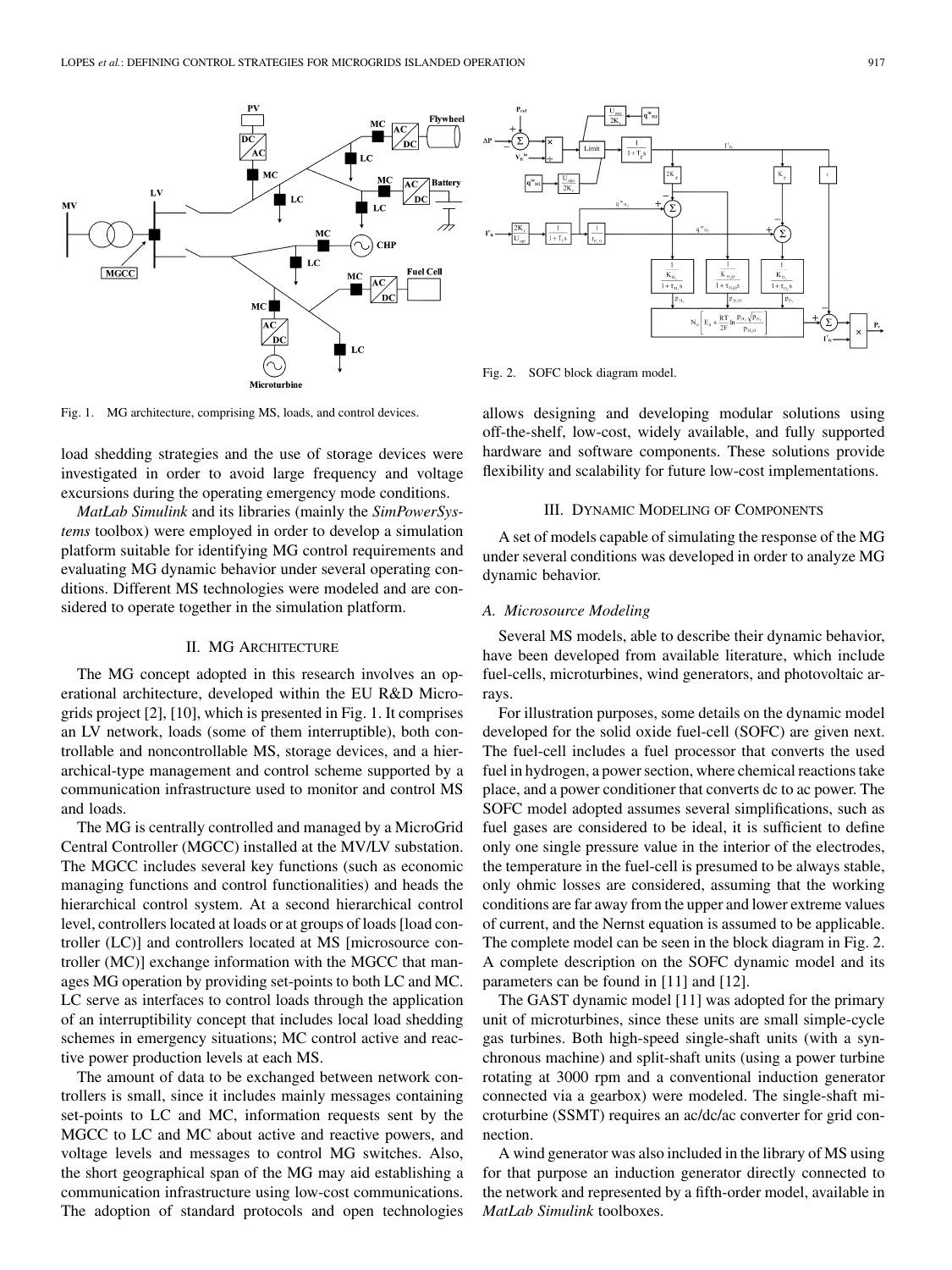Concerning the PV generator, it was assumed that the array is always working at its maximum power level for a given temperature and irradiance. Basically, it is an empirical model based on experimental results as described in [[13\]](#page-8-0), where a detailed description on MS modeling adopted in the MG project can also be found.

#### *B. Storage Devices Modeling*

Due to the large time constants of the responses of some MS, such as fuel-cells and microturbines, storage devices must be able to provide the amount of power required to balance the system following disturbances and/or significant load changes.

Considering the time period of interest for analyzing MG dynamic behavior, storage devices, such as flywheels and batteries, are modeled as constant dc voltage sources using power electronic interfaces to be coupled with the electrical network (ac/dc/ac converters for flywheels and dc/ac inverters for batteries). These devices act as controllable ac voltage sources (with very fast output characteristics) to face sudden system changes such as in load-following situations. In spite of acting as voltage sources, these devices have physical limitations and thus a finite capacity for storing energy. The active power needed to balance generation and consumption inside the MG is injected into the LV grid using a proportional to frequency deviation control approach (with a specified droop characteristic).

# *C. Inverter Modeling*

Two kinds of control strategies may be used to operate an inverter. The inverter model is derived according to the following control strategies.

- *PQ inverter control:* the inverter is used to supply a given active and reactive power set-point.
- *Voltage source inverter (VSI) control:* the inverter is controlled to "feed" the load with pre-defined values for voltage and frequency. Depending on the load, the VSI real and reactive power output is defined.

In [\[14](#page-8-0)], more details on these control strategies can be found. It must be highlighted that, when analyzing the dynamic behavior of the MG, inverters are modeled based only on their control functions so that fast switching transients, harmonics, and inverter losses are neglected. This is the general procedure adopted, as described in [[3\]](#page-7-0), [\[6](#page-7-0)]–[[8\]](#page-7-0), [[14\]](#page-8-0), and [\[15](#page-8-0)].

*1) PQ Inverter Control:* The PQ controlled inverter operates by injecting into the grid the power available at its input. The reactive power injected corresponds to a pre-specified value, defined locally (using a local control loop) or centrally from the MGCC.

The PQ inverter control is implemented as a current-controlled voltage source, as shown in Fig. 3. Current components in phase  $(i<sub>act</sub>)$  and quadrature  $(i<sub>react</sub>)$  with the inverter terminal voltage are computed based on a method presented in [\[9](#page-8-0)] for power calculation in single-phase inverters. Power variations in the MS induce a dc-link voltage error, which is corrected via the PI-1 regulator by adjusting the magnitude of the active current output delivered to the grid. The reactive power output is controlled via the PI-2 regulator by adjusting the magnitude of the



Fig. 3. PQ inverter control system.



Fig. 4. Frequency versus active power droops.

inverter reactive current output. This inverter can be operated with a unit power factor or receive a set-point (locally or from the MGCC) for the output reactive power.

*2) VSI Control:* The VSI emulates the behavior of a synchronous machine, thus controlling voltage and frequency on the ac system [\[3](#page-7-0)], [[4\]](#page-7-0), [[9\]](#page-8-0). The VSI acts as a voltage source, with the magnitude and frequency of the output voltage controlled through droops, as described in the following equations:

$$
w = w_0 - k_P \times P
$$
  
\n
$$
V = V_0 - k_Q \times Q
$$
 (1)

where  $P$  and  $Q$  are the inverter active and reactive power outputs,  $k_P$  and  $k_Q$  are the droop slopes (positive quantities), and  $\omega_0$  and  $V_0$  are the idle values of the angular frequency and voltage (values of the inverter angular frequency and terminal voltage at no load conditions).

When a VSI is interconnected with a stiff ac system, characterized by an angular frequency  $\omega_{\text{grid}}$  and terminal voltage  $V_{\text{grid}}$ , the voltage and frequency references are externally im-posed [[9\]](#page-8-0). In this case, the desired output powers  $P_1$  and  $Q_1$ can be obtained in the VSI output by adjusting the idle values of the angular frequency and voltage as follows (see Fig. 4):

$$
w_{01} = w_{\text{grid}} + k_P \times P_1
$$
  
\n
$$
V_{01} = V_{\text{grid}} + k_Q \times Q_1.
$$
 (2)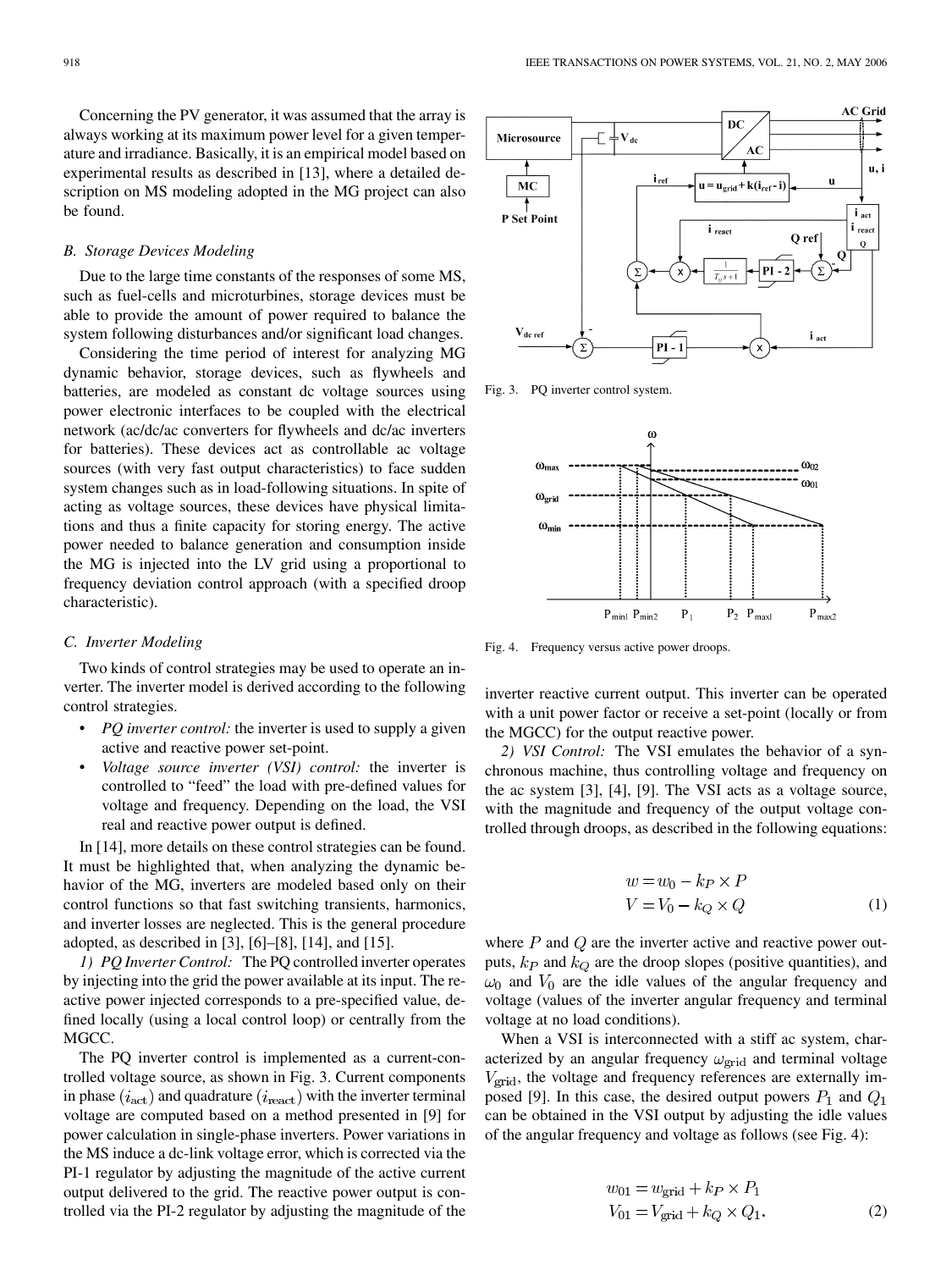

Fig. 5. VSI model.

If a cluster of VSI operates in a standalone ac system, frequency variation leads automatically to power sharing, such that for a system with  $n$  VSI, the following equality stands:

$$
\Delta P = \sum_{i=1}^{n} \Delta P_i \tag{3}
$$

with  $\Delta P_i$  being the power variation in the *ith* VSI. The frequency variation can be computed as

$$
\Delta w = w_{0i} - k_{Pi} \times P_i - [w_{0i} - k_{Pi} \times (P_i + \Delta P_i)]
$$
  
=  $k_{Pi} \times \Delta P_i$ . (4)

Similar considerations can be made for the voltage/reactive power VSI control mode based on droops [\[3](#page-7-0)], [[4\]](#page-7-0). However, as voltage has local characteristics, network cable impedances do not allow a precise sharing of reactive power among VSI.

A three-phase balanced model of a VSI implementing the described droop concepts was derived from a single-phase version presented in [[16\]](#page-8-0) and shown in Fig. 5. A complete description on VSI modeling can be found in [[16\]](#page-8-0) and [[17\]](#page-8-0). The VSI terminal voltage and current are measured in order to compute active and reactive powers. This measuring stage introduces a delay for decoupling purposes. The output voltages are the reference signals that control the VSI switching sequence using a PWM modulation technique.

In terms of standalone ac system operation, this control principle allows the VSI to react to system disturbances (for example, load or generation changes) based on information available at its terminals [[4\]](#page-7-0). In this way, the operation of a standalone ac system like an MG does not rely on fast communications between MS controllers, which could be impractical [\[3](#page-7-0)]. However, a communication infrastructure will be available in the MG, with the purpose of allowing an optimal management, not requiring fast communication capabilities.

*3) Inverter Control During Transient Overloads and Short Circuits:* Inverter overcurrents can be caused by transient overloads (due to the connection of a large amount of load in islanded mode) or by short circuits.

When moving to islanded operation or when a large load is connected during islanded operation, the initial high imbalance between local load and generation may lead to large frequency deviations and transient overload of the VSI, since this unit has a fast response to this type of situations. In order to overcome this problem, the following two solutions were adopted.

- Allow a temporary disconnection of less important loads (load shedding activated by under-frequency relays);
- Up-rate the VSI, allowing an overload situation during a certain time interval (at least greater than the one required for load shedding activation).

Due to the nature of the control of PQ inverters, they are not significantly affected by transient phenomena like load changes or power variations in renewable DER.

Conventional power plants comprising synchronous generators directly connected to the network provide large short-circuit currents, which are very helpful for fast and efficient fault detection and elimination. However, in an MG where generation units are mainly connected to the grid through power electronic interfaces, it is difficult to obtain high fault currents. Solid state switching devices used in inverters are selected based on voltage, current carrying capability (under certain cooling conditions for a defined switching frequency) and safe operating areas. The islanded system can ride through short-circuits if there is sufficient oversizing of power electronic interfaces, since they have no thermal short-term overcurrent capabilities, in contrast to synchronous generators. At the same time, a novel protection scheme for the MG must be developed using different types of relays and section breakers instead of conventional fuses. Accordingly, the following considerations are in order.

- The VSI was selected to be up-rated in order to provide a significant contribution to short-circuit currents (ranging from 3–5 p.u.) due to conventional overcurrent protection devices.
- PQ inverters can provide only a small amount of short circuit current (1.5–2 p.u.).

After a short-circuit, the time interval in which large current outputs are absorbed from the VSI is dependent on the impact caused by the dynamics of induction machines (operating as motors or generators). Induction machines can recover from short-circuits if the stability limit is not over-passed and enough reactive power is provided by external sources. In this case, the VSI will provide reactive power within the specified current limits and this behavior will be sustained until the induction machines recover. Thus, it is also important that the VSI are able to sustain overcurrents for a time interval larger than the one required for fault clearance.

The PQ inverter control scheme allows a simple control over the output inverter current during short-circuit conditions by limiting the total gain of the PI controllers shown in Fig. 2. Acting as a voltage source, the output current of a VSI tends to be very high (similarly to what happens in a conventional synchronous machine). In order to limit its output current, a control technique such as the one presented in Fig. 2 is used. The main difference is that in this case, the current reference has a maximum peak value dependent on the characteristics of the solid-state switches, and its frequency is imposed by inverter frequency/active power droop.

# *D. Network and Load Modeling*

In this paper, the evaluation of the feasibility of MG islanded operation was performed through the analysis of the LV network dynamic behavior considering only three-phase balanced operation, despite the fact that this is not the most common situation in LV distribution networks. Two load types were considered: constant impedance loads (dependent on frequency and voltage) and motor loads (induction motor with nominal power ranging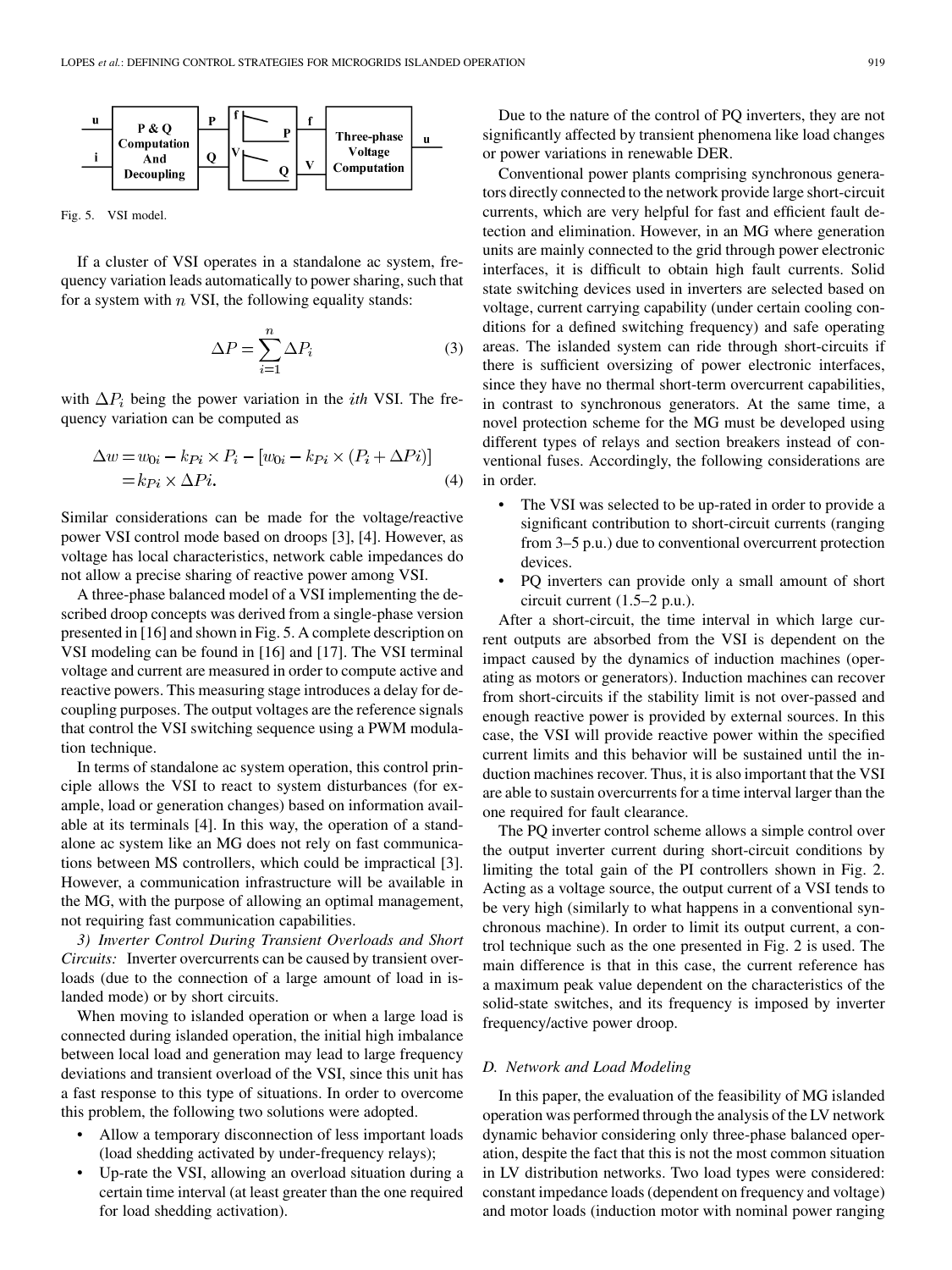between 3 and 10 kW). Electrical parameters of motor loads are typical values available in *MatLab Simulink SimPowerSystems* toolbox. As will be shown, load characteristics greatly influence the dynamic behavior of the MG, mainly under short-circuit conditions.

Controllable loads in the MG, available for load shedding purposes, have also been modeled. The amount of load to be shed is defined based on the amplitude of frequency deviation. In this study, motor loads have not been considered as sheddable loads.

# IV. MG CONTROL FOR ISLANDED OPERATION

Islanding of the MG can take place by unplanned events like faults in the MV network or by planned actions like maintenance requirements. In this case, the local generation profile of the MG can be modified in order to reduce the imbalance between local load and generation and reduce the disconnection transient [[6\]](#page-7-0). In the presence of unplanned events like faults, MG separation from the MV network must occur as fast as possible. However, the switching transient will have great impact on MG dynamics.

If there are no synchronous machines to balance demand and supply, through its frequency control scheme, the inverters should also be responsible for frequency control during islanded operation. In addition, a voltage regulation strategy is required; otherwise, the MG might experience voltage and/or reactive power oscillations [[18\]](#page-8-0). If a cluster of MS is operated within an MG and the main power supply (the MV network) is available, all the inverters can be operated in PQ mode, because there are voltage and frequency references. In this case, a sudden disconnection of the main power supply would lead to the loss of the MG, since there would be no possibility for load/generation balancing and therefore for frequency and voltage control. However, by using a VSI to provide a reference for voltage and frequency, it is thus possible to operate the MG in islanded mode, and a smooth moving to islanded operation can be performed without changing the control mode of any inverter [\[9](#page-8-0)]. As previously described, the VSI can react to network disturbances based only on information available at its terminals. This working principle of a VSI provides a primary voltage and frequency regulation in the islanded MG. After identifying the key solution for MG islanded operation, two main control strategies are possible: a) single master operation (SMO) or b) multi master operation (MMO). In both cases, a convenient secondary load-frequency control during islanded operation must be considered to be installed in controllable MS.

#### *A. Single Master Operation*

A general overview of an SMO is shown in Fig. 6. In this case, a VSI—acting as master—can be used as voltage reference when the main power supply is lost being that all the other inverters operated in PQ mode (slaves). Local MS controllers can receive information from the MGCC about the generation profile and control accordingly the corresponding MS.

# *B. Multi Master Operation*

As described in Fig. 7, in a multi master approach, several inverters are operating as VSI with pre-defined frequency/active power and voltage/reactive power characteristics. The VSI can

**Droop Settings** P&Q Settings MGCC Q Set Point **VSI**  $\overline{P}$ Controller Control Control Vвс DC AC Primer ╪┵  $\alpha$ Mover Electrical **VSI** Network Loads

Fig. 6. Control scheme for SMO.



Fig. 7. Control scheme for MMO.

be coupled to storage devices (batteries or flywheels) or to MS with storage devices in the dc-link (batteries, super capacitors), which are continuously charged by the primary energy source. Eventually, other PQ-controlled inverters may also coexist. The MGCC can modify the generation profile by changing the idle frequency of VSI and/or by defining new set points for controllable MS connected to the grid through PQ-controlled inverters.

# *C. Secondary Load-Frequency Control*

Equation (4) shows that the VSI active power output is proportional to the MG frequency deviation. If the MG frequency stabilizes in a value different from the nominal one (due to the use of only proportional droop controls), storage devices would keep on injecting or absorbing active power whenever the frequency deviation differs from zero. This should be only admissible during transient situations, where storage devices are responsible for the primary load-frequency control. Storage devices (batteries or flywheels with high capabilities for injecting power during small time intervals) have a finite storage capacity and can be loaded mainly by absorbing power from the LV grid. Therefore, correcting permanent frequency deviations during any islanded operating conditions should then be considered as one of the key objectives for any control strategy.

In order to promote adequate secondary control aiming to restore frequency to the nominal value after a disturbance, two main strategies can be followed: local secondary control, by using a PI controller at each controllable MS (Fig. 8) or centralized secondary control mastered by the MGCC. In both cases, target values for active power outputs of the primary energy sources are defined based on the frequency deviation error [[19\]](#page-8-0).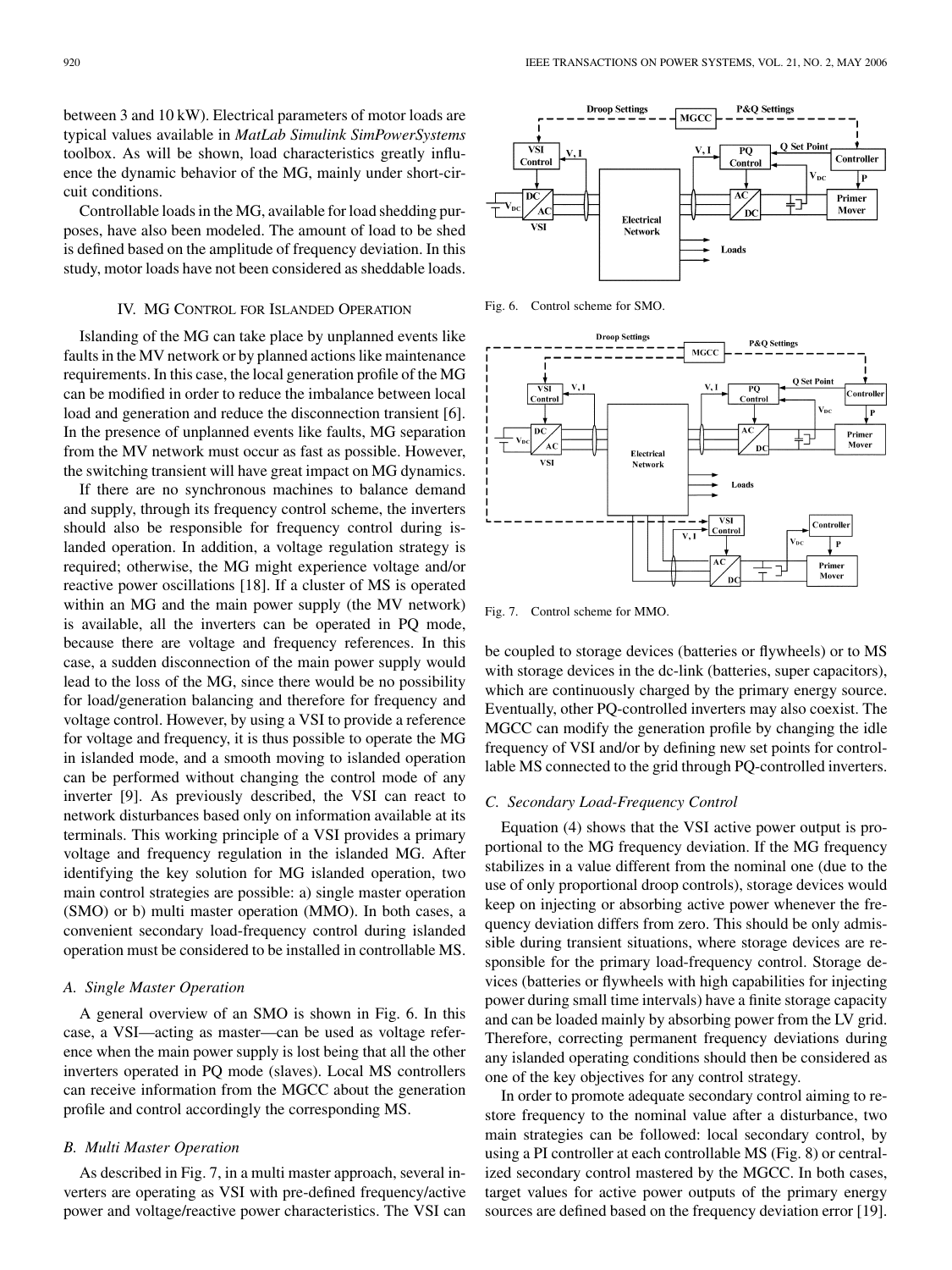







Fig. 9. LV test network.

For SMO, the target value is directly an active power set-point sent to the prime mover of a controllable MS (see Fig. 2), while for MMO, the target value can be both an active power set-point for a controllable MS connected to a PQ inverter or a new value for the idle frequency of a VSI.

# V. SIMULATION PLATFORM

A simulation platform under the *MatLab Simulink* environment was developed in order to evaluate the dynamic behavior of the MG. An LV test network was built based on a system defined by NTUA and used to test both presented control strategies (SMO and MMO). A detailed description of the test system and its electrical parameters can be found in [\[20](#page-8-0)]. Fig. 9 shows the MG single-line diagram. The implementation of the LV test network under the *MatLab Simulink* environment is shown in Fig. 10.

# VI. RESULTS AND DISCUSSION

Disconnection from the upstream MV network and load-following in islanded operation was simulated in order to understand the dynamic behavior of the MG and to evaluate the effectiveness of the developed control approaches. MG islanding can occur in two different situations (scheduled islanding and forced islanding) with possible faults taking place in the MV or LV grids. Due to space limitations, only results from forced islanding, due to faults in the MV grid, are described next. In

this scenario, the SOFC and the SSMT are supposed to be the controllable MS used for the secondary load-frequency control using the scheme depicted in Fig. 8. Two load/generation scenarios using the single master operation strategy with a VSI and MMO were tested, with the corresponding results described next.

# *A. Single Master Operation*

The scenario is characterized by a local load of 80 kW (65% of impedance type and 35% of induction motor type) and a local generation of 50 kW (high load scenario). A fault in the MV side occurred at  $t = 10$  s followed by MG islanding 100 ms after.

Due to the large initial frequency deviation, a certain amount of load is automatically shed through the activation of under-frequency load shedding relays in order to aid frequency restoration. This load is later reconnected in small load steps, to avoid load disconnection by activating the under-frequency load shedding relays. Load reconnection in small steps allows the evaluation of the MG behavior under load-following conditions (see Fig. 11).

The principles described for current limitation in inverters can also be observed in Fig. 12 for the VSI for a PQ-controlled inverter (SOFC inverter).

The reacceleration of motor loads leads to a relatively slow ramping up of the voltage after fault clearing. Motor loads and asynchronous generators absorb high currents after disturbance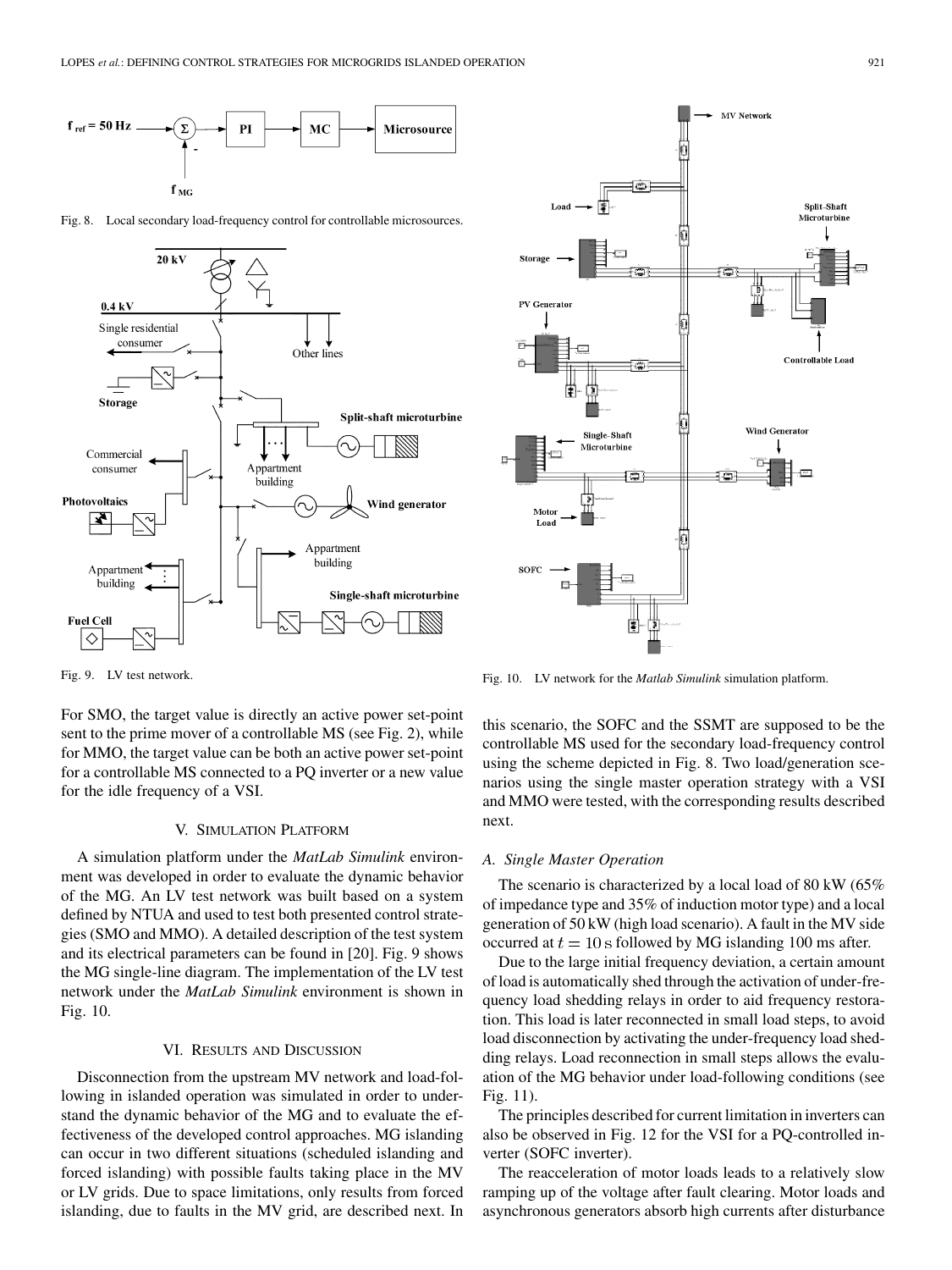

Fig. 11. MG frequency, VSI active and reactive power, and SOFC and SSMT active power (high load scenario).



Fig. 12. Detail of the VSI and SOFC terminal voltages and currents during and subsequent to the MV fault and islanding procedure (high load scenario).

elimination, which lead to the activation of the short-circuit current limitation function in the VSI, as depicted in Fig. 12. After fault elimination, there is a transient period for restoring normal operation of asynchronous generators, which also contributes to the impact on inverter current and voltage, as it can be observed in Fig. 12 after  $t = 10.1$  s. Thus, a slower restoration of the MG voltage is observed. In this case, no motor loads were disconnected because all of them were able to successfully reaccelerate after fault elimination. Asynchronous generators (the split-shaft microturbine and the wind generator) were not disconnected in order not to lose generation.

In Fig. 13 are shown the time evolution of the terminal voltages in the VSI and SOFC and the generated reactive power in the SOFC and SSMT. The voltage/reactive power droop is the only mean used for voltage control during islanded operation. Thus, it is responsible for compensating reactive load transients as can be observed in Fig. 11. Reactive power in PQ-controlled inverters is kept constant (reactive power support) due to the control scheme described in Fig. 3.



Fig. 13. Voltages and reactive powers (high load scenario).



Fig. 14. MG frequency, VSI active and reactive power, and SOFC and SSMT active power (low load scenario).

A low load scenario with power being exported to the MV network was also tested. The scenario is characterized by a local load of 56 kW (70% of impedance type and 30% of induction motor type) and a local generation of 73 kW. Fault conditions are those previously described.

The MG control strategies applied are valid for any operating conditions. The key issue for successful MG islanded operation is the management of load shedding and the state of charge of the storage devices. In this case, the MGCC should manage the state of charge of the storage so that it absorbs the power generation surplus after an unpredicted system islanding, as can be observed in Fig. 14. In both scenarios (high and low load conditions), a slow frequency restoration process that results from the large MS time constants can be observed. During this phenomenon, the VSI is responsible for a continuous matching between load and generation.

# *B. Multi Master Operation*

In order to analyze the initial dynamic behavior of an MG under a multi master approach, the dynamics of the primary energy sources can be neglected due to the high storage capacity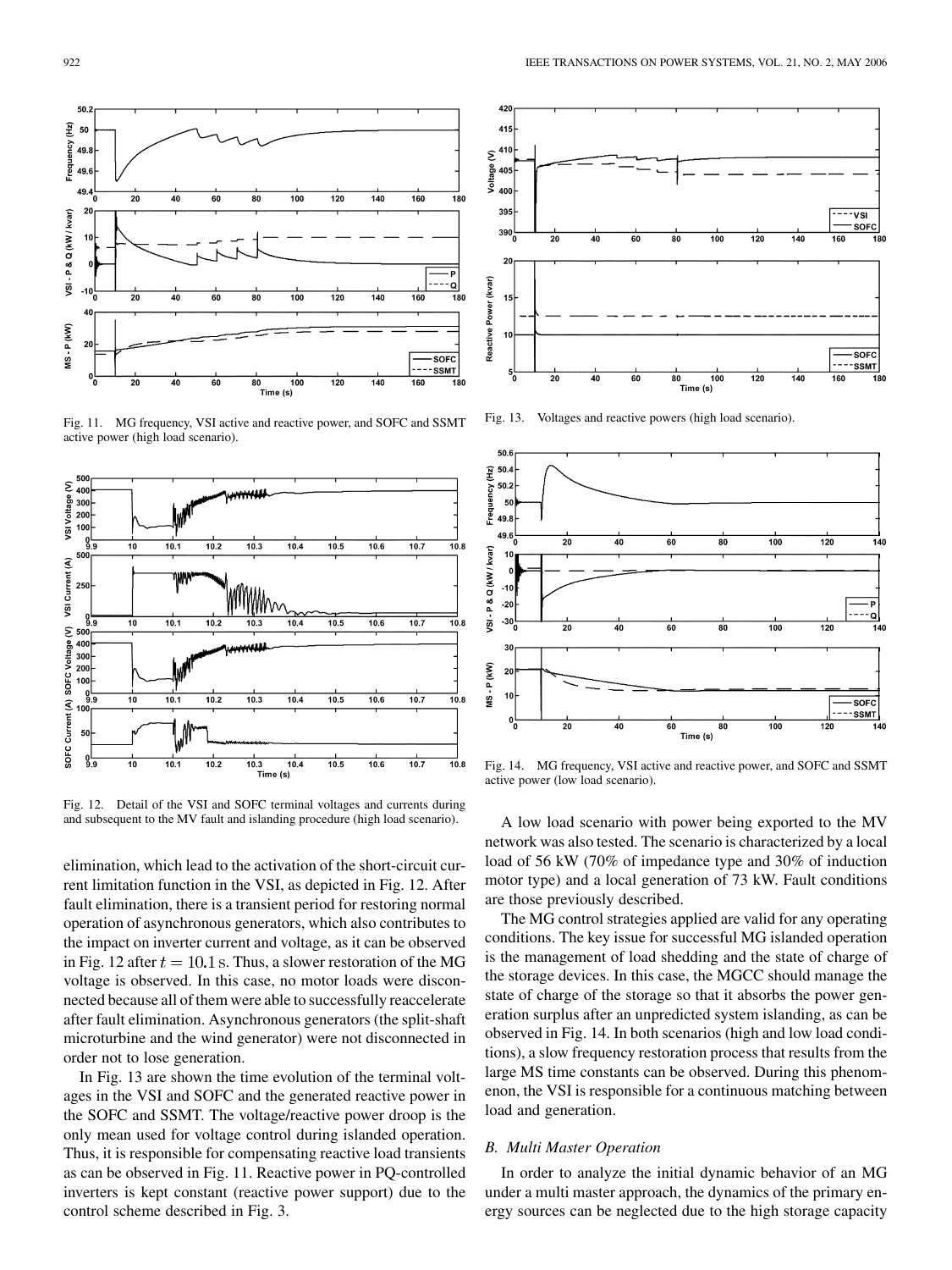<span id="page-7-0"></span>

Fig. 15. MG frequency, VSI active and reactive power, and SOFC and SSMT active power (high load scenario).



Fig. 16. Voltages and reactive powers.

assumed to be installed at their dc link [[13\]](#page-8-0). Some microturbine manufactures install batteries on its dc link in order to provide black start capability and allow operation under islanded conditions [[21\]](#page-8-0). In this case, it was assumed that the SSMT has a storage device installed on its dc link, and in this way, the inverter used to connect it to the LV grid can be operated as a VSI. In the high load scenario described for the single master, operation was used in this simulation.

Due to the existence of a higher storage capacity, system frequency is restored faster to its nominal value. The SSMT with storage devices in its dc link increases its output power in three steps: the first one corresponds to the contribution after MG islanding, which occurs due to the control scheme used in the VSI. The second and the third ones occur at  $t = 30$  s and at  $t = 55$  s, respectively, as can be observed in Fig. 15. They were defined in advance based on the information about the load and generation imbalance with the MG before islanding takes place. The SOFC power output was controlled as depicted in Fig. 5 in order to restore MG frequency to the nominal value.

In this case, MG voltage support is assured by the voltage/reactive power droop controllers installed in the two VSI. As it can be observed in Figs. 15 and 16, there are no reactive power oscillations among MS, and MG stability is maintained. Proportional voltage control through droops is sufficient to maintain voltage levels within acceptable limits. However, reactive power sharing is not performed according to droops (similarly to what happens with active power) due to cable impedances.

### VII. CONCLUSION

This paper describes and evaluates the feasibility of the control strategies needed for MG islanded operation, where no directly grid-connected synchronous generators are used. From the analysis performed, the following main conclusions can be derived.

- Simulation results indicate that the forced islanding of the MG can be performed safely under several different power importing and exporting conditions.
- A fast elimination of a fault in the MV network is required; otherwise, motor loads may compromise the transition to islanded operation. Undervoltage load-shedding of large motor loads and induction generators could be an interesting possibility.
- Simulation results also indicate that both control strategies tested—SMO and MMO—are effective and ensure efficient and stable MG operation.
- The results obtained suggest that the management of storage devices are absolutely essential to implement successful control strategies for MG operation in islanded mode with the load shedding procedure assuming also very high importance to avoid fast and long frequency deviations.

#### ACKNOWLEDGMENT

The authors would like to thank all research teams of the MicroGrids project for valuable discussions.

#### **REFERENCES**

- [1] R. Lasseter *et al.*. White Paper on Integration of Distributed Energy Resources—The CERTS MicroGrid Concept. [Online]. Available: http://certs.lbl.gov/pdf/LBNL\_50 829.pdf.
- [2] European Research Project MicroGrids. [Online]. Available: http://microgrids.power.ece.ntua.gr/.
- [3] R. Lasseter and P. Piagi, "Providing premium power through distributed resources," in *Proc. 33rd Hawaii Int. Conf. System Science*, vol. 4, Jan. 2000.
- [4] M. C. Chandorkar, D. M. Divan, and R. Adapa, "Control of parallel connected inverters in standalone AC supply systems," *IEEE Trans. Ind. Appl.*, vol. 29, no. 1, pp. 136–143, Jan.–Feb. 1993.
- [5] J. A. P. Lopes, C. L. Moreira, and A. G. Madureira, "Defining control strategies for analysing microgrids islanded operation," in *Proc. IEEE St. Petersburg PowerTech*, St. Petersburg, Russia, 2005.
- [6] F. Katiraei, M. R. Iravani, and P. W. Lehn, "Micro-grid autonomous operation during and subsequent to islanding process," *IEEE Trans. Power Del.*, vol. 20, no. 1, pp. 248–257, Jan. 2005.
- [7] T. Tran-Quoc *et al.*, "Dynamic analysis of an insulated distribution network," in *Proc. IEEE Power Systems Conf. Expo.*, vol. 2, Oct. 10–13, 2004, pp. 815–821.
- [8] R. Caldon, F. Rossetto, and R. Turri, "Analysis of dynamic performance of dispersed generation connected through inverters to distribution networks," in *Proc. 17th Int. Conf. Electricity Distribution*, Barcelona, Spain, May 12–15, 2003.